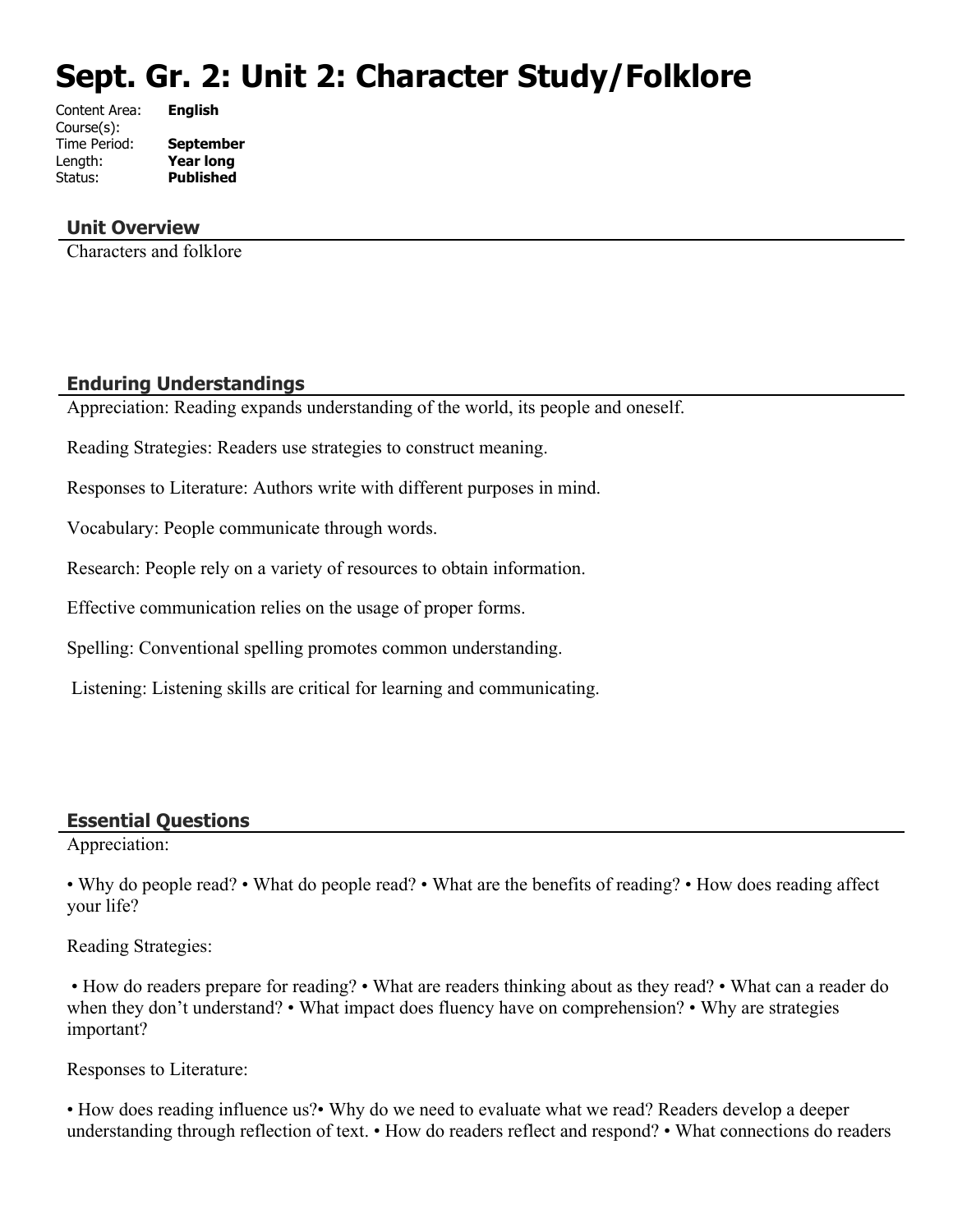make? • How might being able to recognize literary features help in appreciating and interpreting literature?

Vocabulary:

• What is the purpose of communication? • Where do words or phrases come from? • How does word choice affect meaning?

Research:

 • How is information organized? • Why is information organized in different ways? New information may result in a new idea or a change of stance. • Why do we ask questions?

## Effective communication

 • How does the audience influence the format of your writing? • How does the purpose influence the format of your writing? Writing Process Writers have a purpose for writing. • Why do we write? • How is your style of writing influenced by purpose? • What is the importance of sharing? Writing is a multi-stage process. • How do we approach writing? • How does each step in the process impact your writing? Writing is a reflective process. • How do we evaluate writing? • How can we use evaluation and reflection to improve our writing? Grammar & Mechanics Written communication and proper grammar mechanics promote fluency of communication. • What is the purpose of applying grammar and mechanics skills?

Spelling:

 • Why is it important to use correct spelling? • How can usage of spelling rules and patterns improve written communication? • What are the benefits of using resources to improve your spelling? Handwriting Legibility improves communication. • What role does handwriting play in communication?

Listening: Listening skills are critical for learning and communicating.

• How do you listen? • What impact does listening have? Speaking People communicate through speaking. • How do you speak effectively? • In what ways are ideas communicated orally? Viewing Visual materials enhance understanding. • How do the visual materials send messages? • How do visuals impact our thoughts and actions? • How does one analyze and evaluate visual materials

#### Shared Reading **Guided Reading Word Study/Phonics** RI.2.1,RI.2.3, RI.2.5, RI.2.6, RI.2.8, Ri.2.9, SL.2.2, SL.2.3, SL.2.5,  $SL.2.1$  $\Box$  Define the term characters and setting. RL.2.3, RL.2.7, RI.2.4, RI.2.7, SL.2.1, SL.2.6  $\Box$  Read informational texts to answer the questions who, what, when, why, and See Fundations curriculum

# **Instructional Strategies & Learning Activities**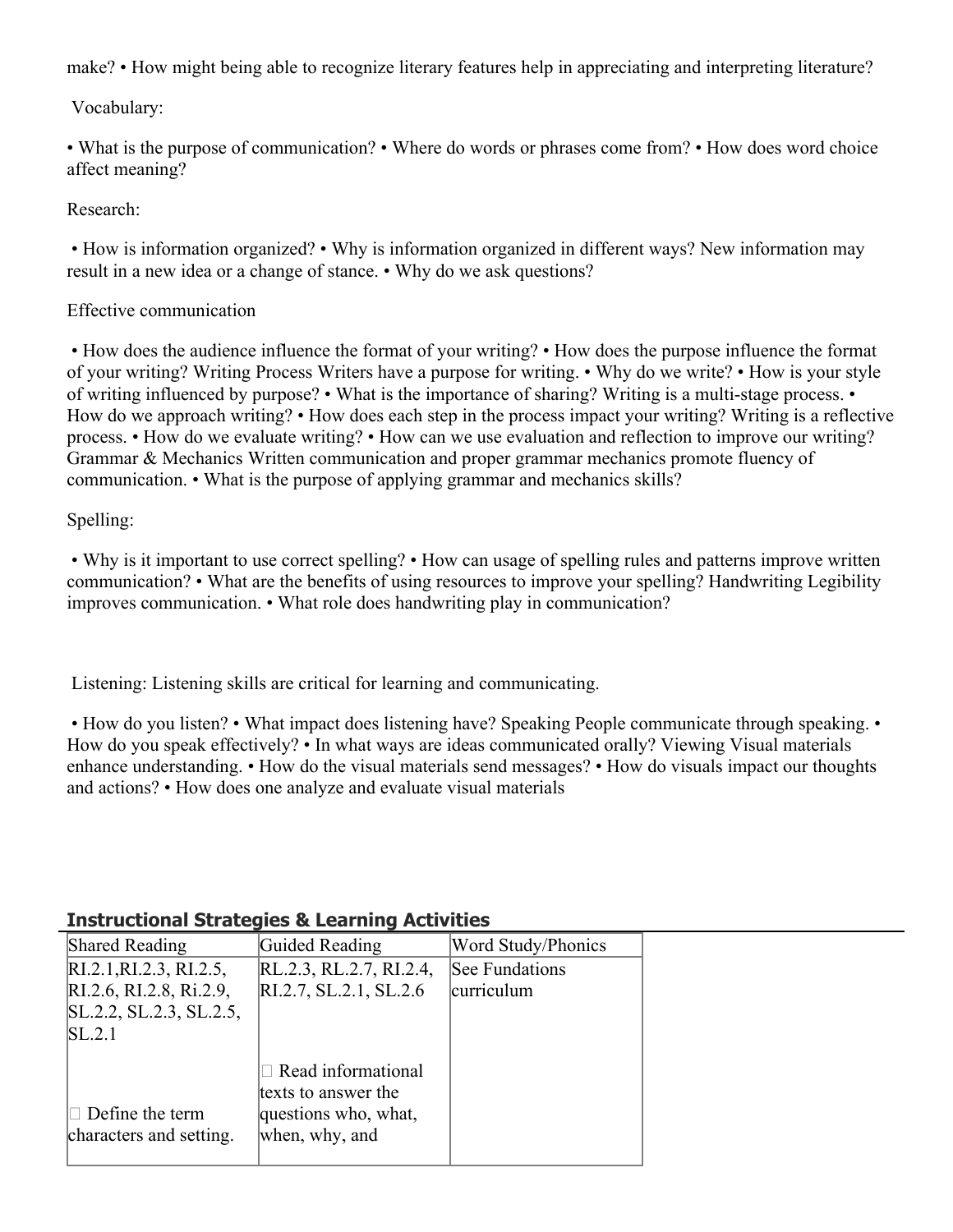| $\Box$ Discuss characters.                           | how.                           |  |
|------------------------------------------------------|--------------------------------|--|
| Examine character traits                             |                                |  |
| (inside/outside) and their $\Box$ Read chapter books |                                |  |
| point of                                             | paying attention to the        |  |
|                                                      | varied voices                  |  |
| view when telling a story                            |                                |  |
| in first person.                                     | • of the characters.           |  |
| $\Box$ Read tall tales and                           | $\Box$ Determine the           |  |
| learn the distinct                                   | author's purpose of a          |  |
| characteristics of this                              | text: entertain or             |  |
|                                                      | educate/inform                 |  |
| type of tale.                                        |                                |  |
| $\Box$ Compare and contrast                          | $\Box$ Continue to self select |  |
| an original fairy tale with books that are on        |                                |  |
| one that has been re-                                | student's independent          |  |
| written in                                           | reading level                  |  |
|                                                      |                                |  |
| a different setting and                              | $\Box$ Utilize the Guided      |  |
| from different points of                             | Reading Checklist and          |  |
| view.                                                | teach to target skills each    |  |
|                                                      | student                        |  |
| $\Box$ Read multiple                                 |                                |  |
| perspectives on a                                    | needs to gain.                 |  |
| different factual topic.                             |                                |  |
| Colonial expansion                                   |                                |  |
| from White and Native                                |                                |  |
| American perspectives)                               |                                |  |
|                                                      |                                |  |
| $\Box$ Read informational                            |                                |  |
| texts to answer the                                  |                                |  |
| questions who, what,                                 |                                |  |
| when, why, and                                       |                                |  |
|                                                      |                                |  |
| how.                                                 |                                |  |

| # | <b>STUDENT LEARNING OBJECTIVES</b>                                                                                                                   | <b>CORRESPONDING</b><br><b>CCSS/NJCCCS</b> |
|---|------------------------------------------------------------------------------------------------------------------------------------------------------|--------------------------------------------|
|   | Describe how characters in a story respond to major events and RL.2.3<br>challenges.                                                                 |                                            |
|   | Examine the illustrations, individual word choices or phrases<br>within a story (print or digital) to describe character traits,<br>setting or plot. | RL.2.7                                     |
|   | Ask and answer questions pertaining to who, what, when, and<br>where using key details or facts from the text.                                       | RI.2.1                                     |
|   | Identify the main topic of a multiparagraph text as well as the<br>focus of specific paragraphs within the text.                                     | RI.2.2                                     |
|   | Describe connections between a series of historical events,<br>scientific ideas or concepts, or procedures in a text.                                | RL2.3                                      |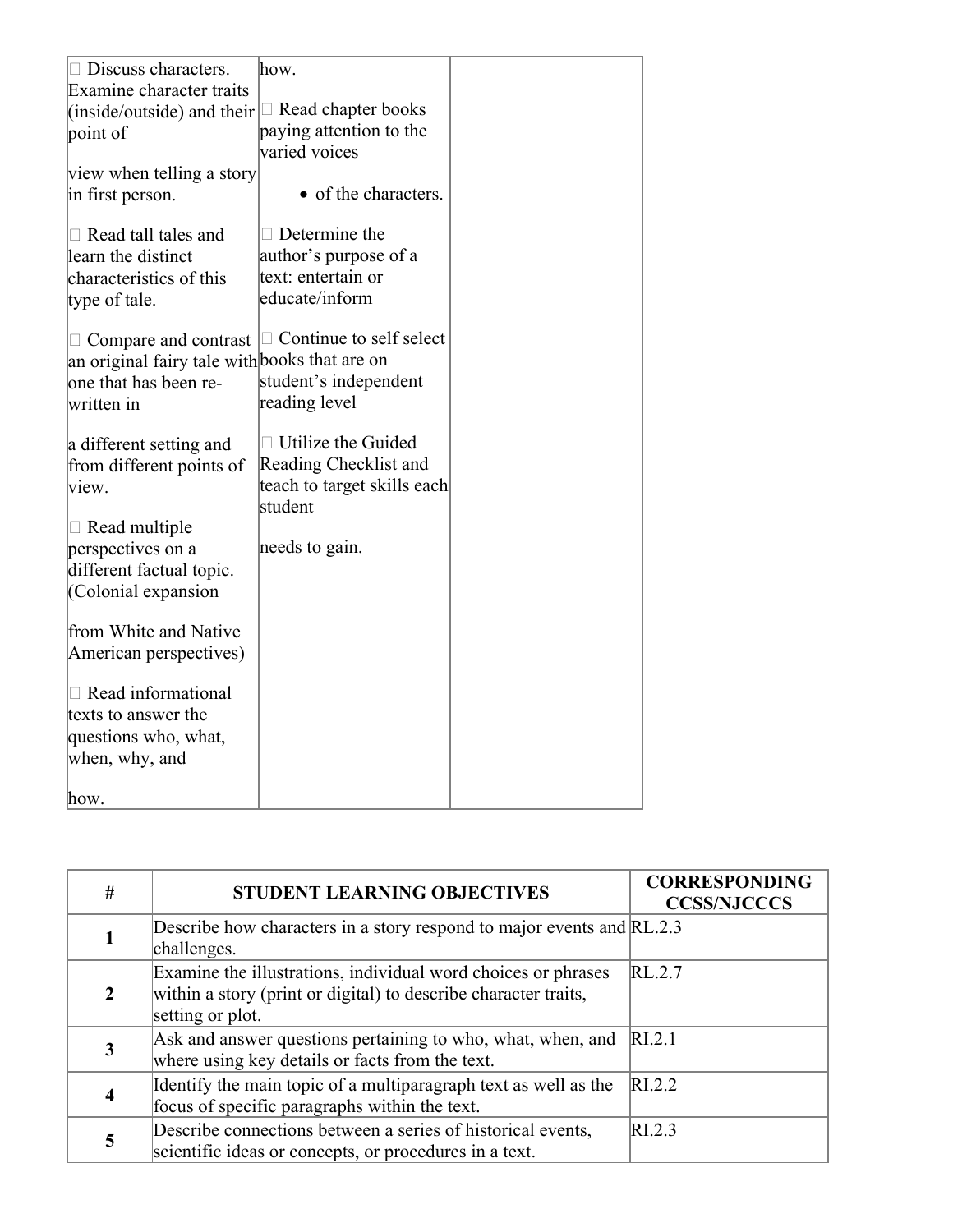| 6              | Identify and use various text features (e.g., <i>captions</i> ), to locate<br>key facts or information and to determine the meaning of                                                                                                                                                                                                                                                                                                                                                                                                                                                             | RI.2.4; RI.2.5 |
|----------------|----------------------------------------------------------------------------------------------------------------------------------------------------------------------------------------------------------------------------------------------------------------------------------------------------------------------------------------------------------------------------------------------------------------------------------------------------------------------------------------------------------------------------------------------------------------------------------------------------|----------------|
| $\overline{7}$ | words and phrases relevant to a grade two topic.<br>Identify the main purpose of a text and what the author wants<br>to answer, explain, or describe.                                                                                                                                                                                                                                                                                                                                                                                                                                              | RI.2.6         |
| 8              | Describe an image (e.g., picture, graphic) from a text and<br>explain how the image contributes and clarifies the text.                                                                                                                                                                                                                                                                                                                                                                                                                                                                            | RI.2.7         |
| 9              | Describe how reasons support specific points the author makes<br>in a text.                                                                                                                                                                                                                                                                                                                                                                                                                                                                                                                        | RI.2.8         |
| 10             | Compare and contrast the most important points presented by<br>two texts on the same topic.                                                                                                                                                                                                                                                                                                                                                                                                                                                                                                        | RI.2.9         |
| 11             | Read regularly spelled one-syllable words correctly by<br>distinguishing long and short vowels.                                                                                                                                                                                                                                                                                                                                                                                                                                                                                                    | RF.2.3.a       |
| 12             | • Associate symbols (graphemes) with sounds<br>(phonemes), and sounds with symbols, for vowel<br>digraphs (e.g. $ai$ , ea, ee, ie, oa, oo).<br>• Associate symbols (graphemes) with sounds<br>(phonemes), and sounds with symbols, for vowel<br>diphthongs (e.g. $au$ , $ou/ow$ , $oi/oy$ ).<br>• Associate symbols (graphemes) with sounds<br>(phonemes), and sounds with symbols, for r-controlled<br>vowels (e.g. <i>ar, er, ir, or, ur)</i> .<br>• Apply vowel pattern pronunciation generalizations to<br>read words with these vowel digraphs, vowel<br>diphthongs, and r-controlled vowels. | RF.2.3.b       |
| 13             | Decode regularly spelled two-syllable words with long vowels. RF.2.3.c                                                                                                                                                                                                                                                                                                                                                                                                                                                                                                                             |                |
| 14             | Sight-read grade-level texts with decodable and irregularly<br>spelled words at appropriate speed, accuracy, and expression.                                                                                                                                                                                                                                                                                                                                                                                                                                                                       | RF.2.3.f       |
| 15             | Read grade-level text with purpose and understanding.                                                                                                                                                                                                                                                                                                                                                                                                                                                                                                                                              | RF.2.4.a       |
| 16             | Apply decoding skills and use punctuation as cues to read<br>grade-level text with appropriate rate, and expression.                                                                                                                                                                                                                                                                                                                                                                                                                                                                               | RF.2.4.b       |
| 17             | Use phonics skills in conjunction with context to confirm or<br>self-correct word recognition and understanding, rereading as<br>necessary.                                                                                                                                                                                                                                                                                                                                                                                                                                                        | RF.2.4.c       |
| 18             | Apply the writing process to develop an<br>informative/explanatory text including facts and definitions<br>derived from research and a closing statement.                                                                                                                                                                                                                                                                                                                                                                                                                                          | W.2.2; W.2.8   |
| 19             | Work with a group to research a topic and generate ideas for an $W.2.7$<br>informational paragraph.                                                                                                                                                                                                                                                                                                                                                                                                                                                                                                |                |
| 20             | With guidance and support from adults and peers, focus on a<br>topic and strengthen writing as needed by revising and editing<br>and checking and correcting spelling using beginning<br>dictionaries and other reference materials.                                                                                                                                                                                                                                                                                                                                                               | W.2.5; L.2.2.e |
| 21             | With guidance and support, produce and publish a writing<br>piece using digital tools (e.g., a wiki).                                                                                                                                                                                                                                                                                                                                                                                                                                                                                              | W.2.6          |
| 22             | Develop textual connections and meaning through book<br>discussions and ask questions to clarify understanding while                                                                                                                                                                                                                                                                                                                                                                                                                                                                               | SL.2.1.a,b,c   |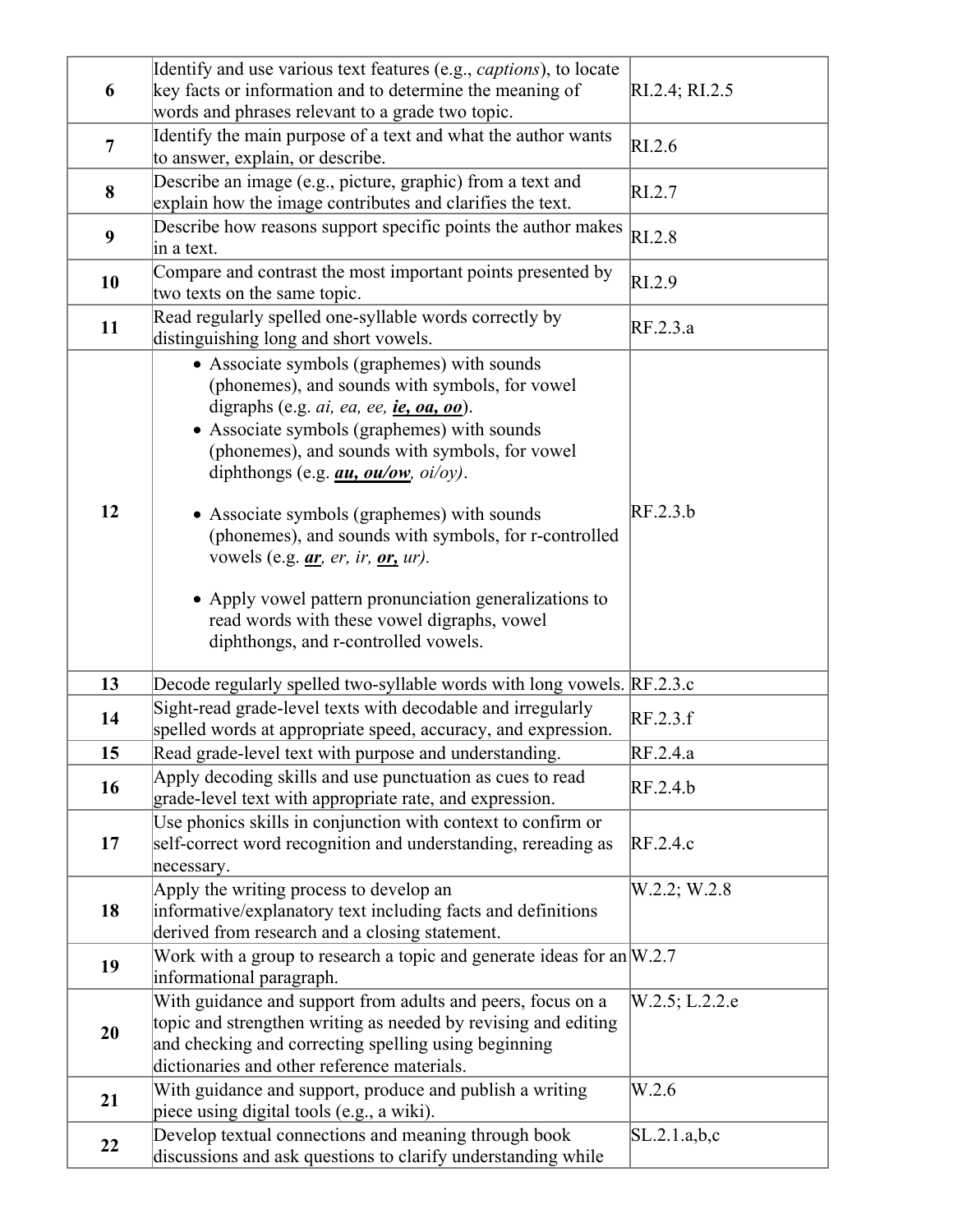|    | maintaining a respectful interchange and balanced participation<br>in a group setting.                                                                               |                     |
|----|----------------------------------------------------------------------------------------------------------------------------------------------------------------------|---------------------|
| 23 | Recount or describe key ideas and details from a text or<br>information presented in any form (e.g., read aloud, movie,<br>book on tape).                            | SL.2.2              |
| 24 | Ask and answer questions about information presented to<br>clarify comprehension, gain more information, or deepen<br>understanding.                                 | SL.2.3              |
| 25 | Tell a story using coherent sentences, appropriate facts and<br>relevant, descriptive details, speaking audibly.                                                     | $SL.2.4$ ; $SL.2.6$ |
| 26 | Produce audio recordings of stories or poems, adding drawings<br>or visual displays of experiences appropriately to clarify ideas, SL.2.5<br>thoughts, and feelings. |                     |
| 27 | Use collective nouns (e.g., team), reflexive pronouns (e.g.,<br>myself), adjectives, and adverbs appropriately when writing or<br>speaking.                          | L.2.1. a, c, e      |
| 28 | Compose a friendly letter in which commas are used correctly<br>in a greeting and closing.                                                                           | L.2.2.b             |
| 29 | Check the spelling and clarify the meaning of words or phrases $L.2.2.e$ ; L.2.4.e<br>using a print or digital dictionary.                                           |                     |

# **Integration of Career Readiness, Life Literacies and Key Skills**

| <b>TECH.9.4.2.GCA</b> | <b>Global and Cultural Awareness</b>                                                                                                                                                           |
|-----------------------|------------------------------------------------------------------------------------------------------------------------------------------------------------------------------------------------|
|                       | Individuals from different cultures may have different points of view and experiences.                                                                                                         |
| <b>TECH.9.4.2.CI</b>  | Creativity and Innovation                                                                                                                                                                      |
| TECH.9.4.2.GCA.1      | Articulate the role of culture in everyday life by describing one's own culture and<br>comparing it to the cultures of other individuals (e.g., 1.5.2.C2a, 7.1.NL.IPERS.5,<br>7.1.NL.IPERS.6). |
| TECH.9.4.2.TL.2       | Create a document using a word processing application.                                                                                                                                         |
| TECH.9.4.2.DC.3       | Explain how to be safe online and follow safe practices when using the internet (e.g.,<br>8.1.2.NI.3, 8.1.2.NI.4).                                                                             |
| TECH.9.4.2.Cl.1       | Demonstrate openness to new ideas and perspectives (e.g., 1.1.2.CR1a, 2.1.2.EH.1,<br>6.1.2. Civics CM. 2).                                                                                     |
|                       | Brainstorming can create new, innovative ideas.                                                                                                                                                |
|                       | Individuals should practice safe behaviors when using the Internet.                                                                                                                            |
| TECH.9.4.2.Cl.2       | Demonstrate originality and inventiveness in work (e.g., 1.3A.2CR1a).                                                                                                                          |
| WRK.9.2.2.CAP.1       | Make a list of different types of jobs and describe the skills associated with each job.                                                                                                       |
| TECH.9.4.2.CT.3       | Use a variety of types of thinking to solve problems (e.g., inductive, deductive).                                                                                                             |
|                       | Different types of jobs require different knowledge and skills.                                                                                                                                |
| <b>WRK.9.2.2.CAP</b>  | Career Awareness and Planning                                                                                                                                                                  |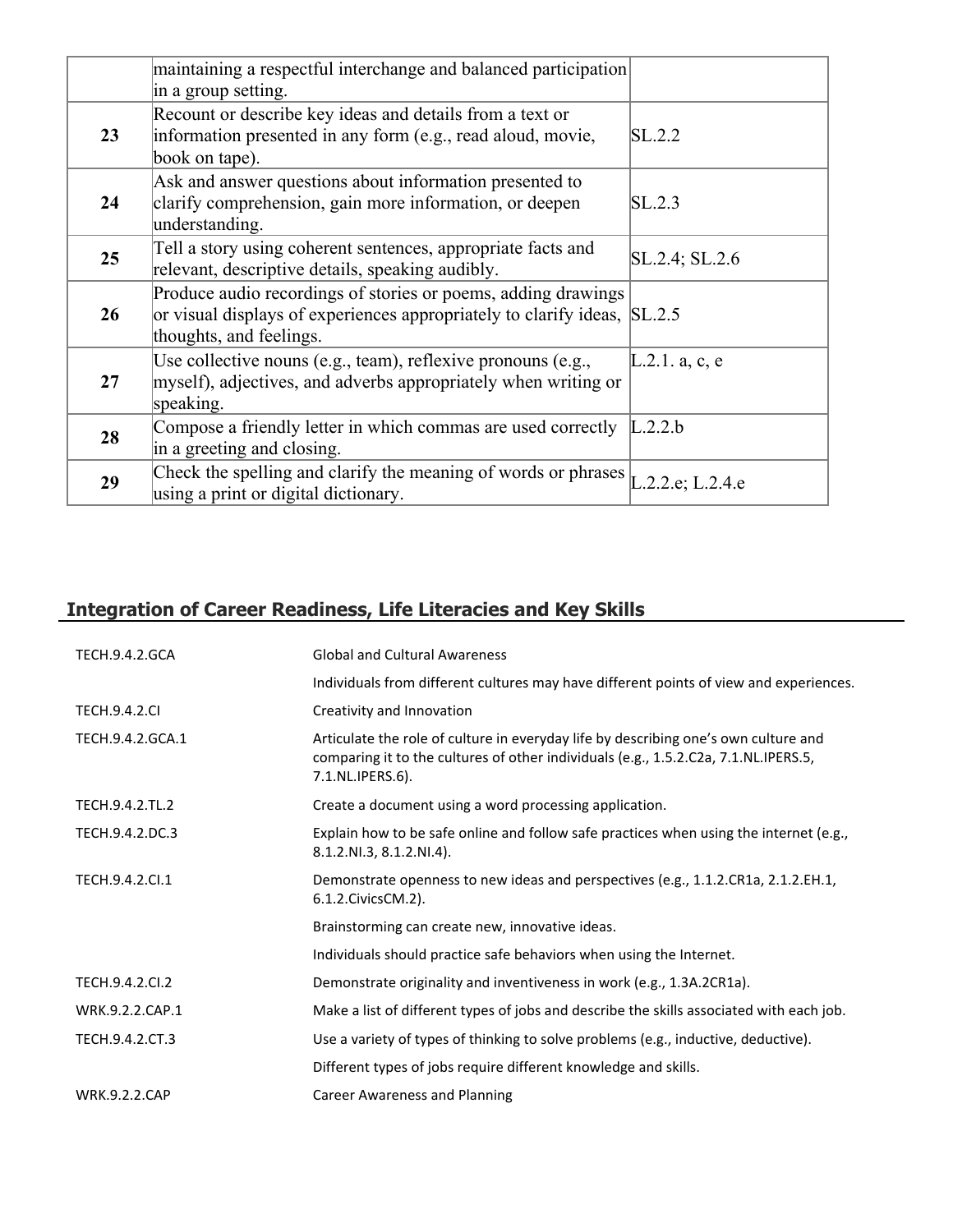# **Technology and Design Integration**

Students will interact with Smartboard, Ipads, Chromebooks and document camera.

| $CS.K-2.8.1.2.CS.1$ | Select and operate computing devices that perform a variety of tasks accurately and<br>quickly based on user needs and preferences.                                          |
|---------------------|------------------------------------------------------------------------------------------------------------------------------------------------------------------------------|
|                     | Individuals use computing devices to perform a variety of tasks accurately and quickly.<br>Computing devices interpret and follow the instructions they are given literally. |

#### **Interdisciplinary Connections**

Language Arts and its skills connect to all disciplines.

| SOC.6.1.4.D.CS4 | The study of American folklore and popular historical figures enables Americans with<br>diverse cultural backgrounds to feel connected to a national heritage.                                                                                                                                                                                                                                                                            |
|-----------------|-------------------------------------------------------------------------------------------------------------------------------------------------------------------------------------------------------------------------------------------------------------------------------------------------------------------------------------------------------------------------------------------------------------------------------------------|
| SOC.6.1.4       | U.S. History: America in the World: All students will acquire the knowledge and skills to<br>think analytically about how past and present interactions of people, cultures, and the<br>environment shape the American heritage. Such knowledge and skills enable students to<br>make informed decisions that reflect fundamental rights and core democratic values as<br>productive citizens in local, national, and global communities. |
| SOC.6.1.4.D.12  | Explain how folklore and the actions of famous historical and fictional characters from<br>New Jersey and other regions of the United States contributed to the American national<br>heritage.                                                                                                                                                                                                                                            |

#### **Differentiation**

Based on invidual need, teachers will offer additional support though conferencing, modified mentor text, peer support and individualized mini-lessons.

Advanced learners will be offered more rigorous mentor texts to emulate, teacher conferences and reference materials to support in-depth writing endeavors, based on choice.

- Understand that gifted students, just like all students, come to school to learn and be challenged.
- Pre-assess your students. Find out their areas of strength as well as those areas you may need to address before students move on.
- Consider grouping gifted students together for at least part of the school day.
- Plan for differentiation. Consider pre-assessments, extension activities, and compacting the curriculum.
- Use phrases like "You've shown you don't need more practice" or "You need more practice" instead of words like "qualify" or "eligible" when referring to extension work.
- Encourage high-ability students to take on challenges. Because they're often used to getting good grades, gifted students may be risk averse.
- **Definitions of Differentiation Components**:
	- o Content the specific information that is to be taught in the lesson/unit/course of instruction.
	- o Process how the student will acquire the content information.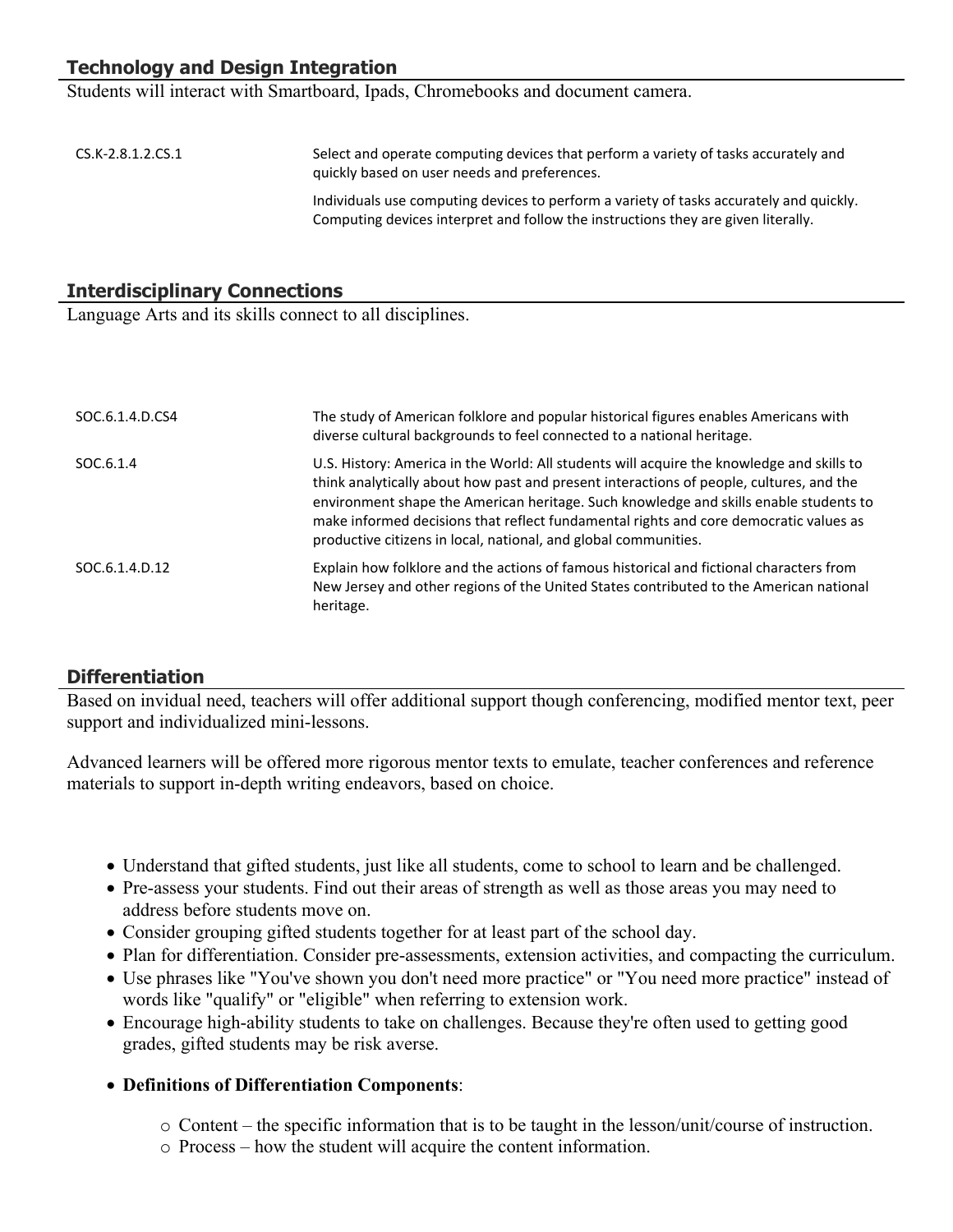- o Product how the student will demonstrate understanding of the content.
- o Learning Environment the environment where learning is taking place including physical location and/or student grouping

## **Differentiation occurring in this unit:**

Based on invidual need, teachers will offer additional support though conferencing, modified mentor text, peer support and individualized mini-lessons.

Advanced learners will be offered more rigorous mentor texts to emulate, teacher conferences and reference materials to support in-depth writing endeavors, based on choice.

# **Modifications & Accommodations**

IEP accommodations, and modifications will be in place, and teacher assigned modifications and accommodations will be assigned, assessed, and monitored.

Follow IEP accommodations and differentiate materials, project requirements as needed.

Refer to QSAC EXCEL SMALL SPED ACCOMMOCATIONS spreadsheet in this discipline.

#### **Modifications and Accommodations used in this unit:**

IEP and 504 modifications will be followed

#### **Benchmark Assessments**

**Benchmark Assessments** are given periodically (e.g., at the end of every quarter or as frequently as once per month) throughout a school year to establish baseline achievement data and measure progress toward a standard or set of academic standards and goals.

#### **Schoolwide Benchmark assessments:**

Aimsweb benchmarks 3X a year

Linkit Benchmarks 3X a year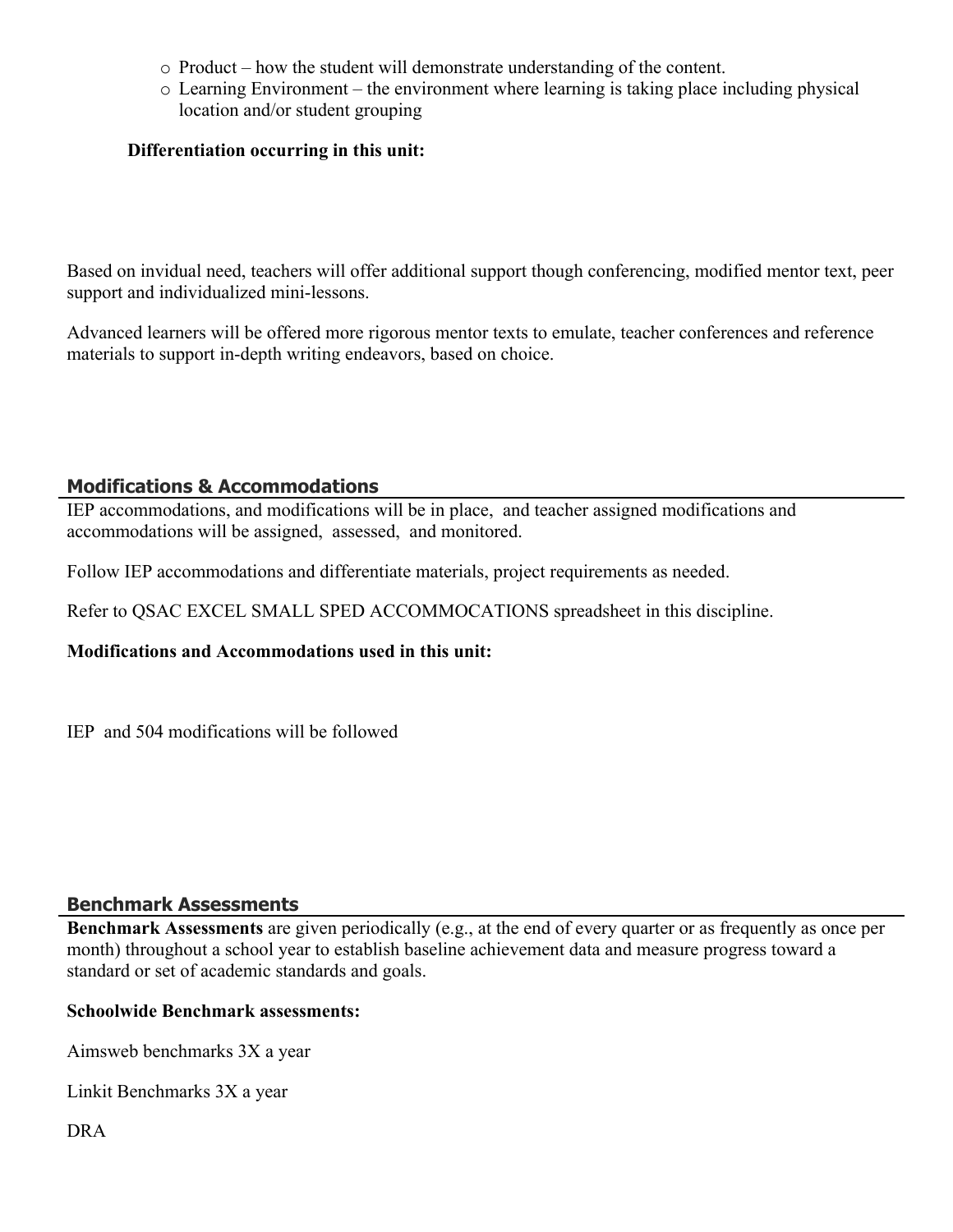#### **Additional Benchmarks used in this unit:**

DRA and Aimsweb

#### **Formative Assessments**

Assessment allows both instructor and student to monitor progress towards achieving learning objectives, and can be approached in a variety of ways. **Formative assessment** refers to tools that identify misconceptions, struggles, and learning gaps along the way and assess how to close those gaps. It includes effective tools for helping to shape learning, and can even bolster students' abilities to take ownership of their learning when they understand that the goal is to improve learning, not apply final marks (Trumbull and Lash, 2013). It can include students assessing themselves, peers, or even the instructor, through writing, quizzes, conversation, and more. In short, formative assessment occurs throughout a class or course, and seeks to improve student achievement of learning objectives through approaches that can support specific student needs (Theal and Franklin, 2010, p. 151).

#### **Formative Assessments used in this unit:**

**Discussion** 

Teacher observation

chicklists

worksheets

teacher made assessment

#### **Summative Assessments**

**summative assessments** evaluate student learning, knowledge, proficiency, or success at the conclusion of an instructional period, like a unit, course, or program. Summative assessments are almost always formally graded and often heavily weighted (though they do not need to be). Summative assessment can be used to great effect in conjunction and alignment with formative assessment, and instructors can consider a variety of ways to combine these approaches.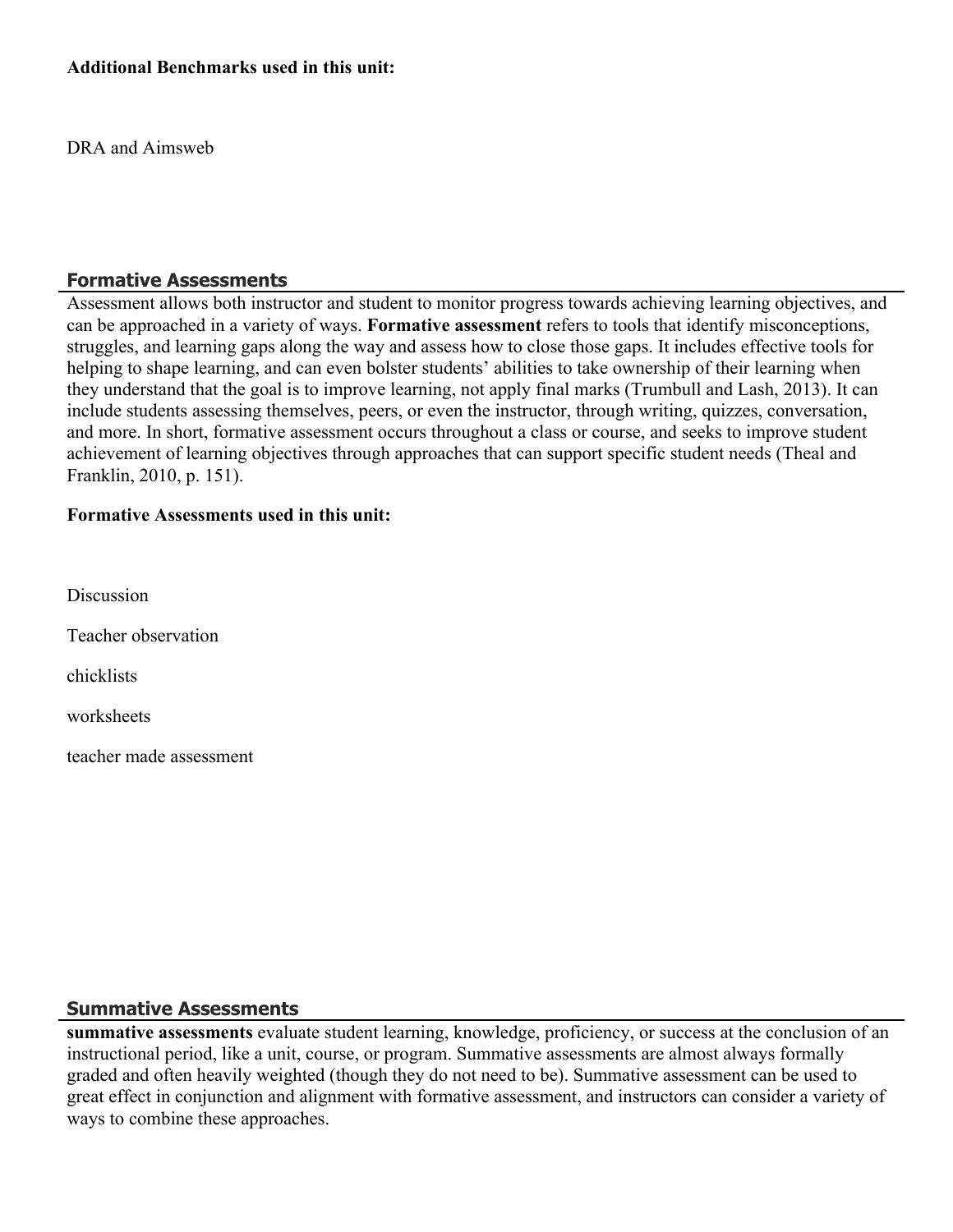Writing on Demand (one a month)

Reading on Demand (one a month)

Guided Reading Checklists

• DRA (as needed) **.**

## **Instructional Materials**

#### **Additional Optional Resources:**

**o** *Rigby Series of Leveled Readers* **o** *The Magic Tree House Series* **(Mary Pope Osborne) o** *Horrible Harry Series of Books (***Suzy Kline) o** *Scott Foresman Science Leveled Readers* **(non-fiction)** *It's The Great Pumpkin Charlie Brown! (***Charles Schultz)** *The Lion and The Mouse* **(Aesop's Fables)** *The Lion and the Mouse* **by Jerry Pickney**

#### **Standards**

| LA.W.2.5 | With guidance and support from adults and peers, focus on a topic and strengthen writing<br>as needed through self-reflection, revising and editing.      |
|----------|-----------------------------------------------------------------------------------------------------------------------------------------------------------|
| LA.W.2.7 | Participate in shared research and writing projects (e.g., read a number of books on a<br>single topic to produce a report; record science observations). |
| LA.W.2.8 | Recall information from experiences or gather information from provided sources to<br>answer a question.                                                  |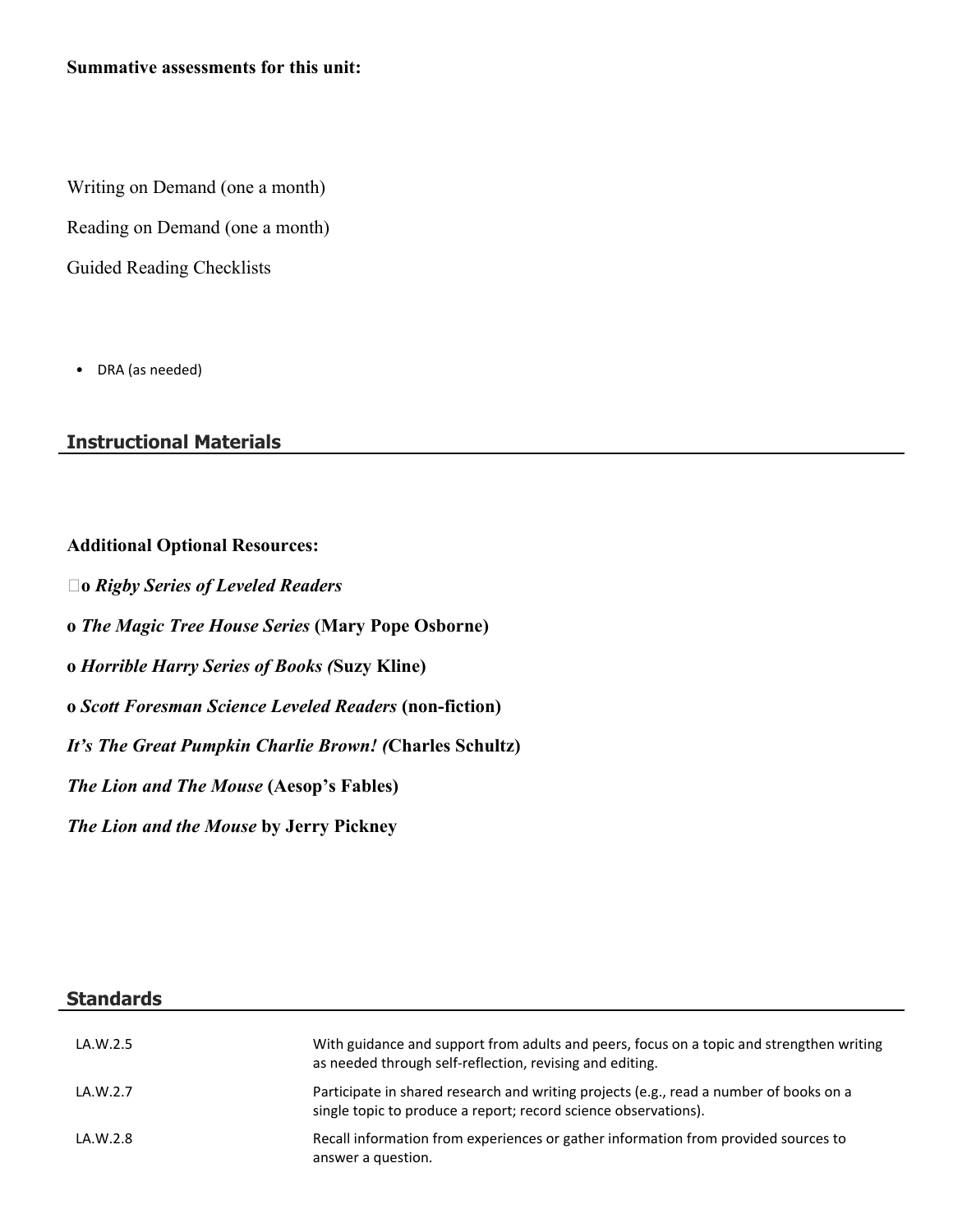| LA.RI.2.1   | Ask and answer such questions as who, what, where, when, why, and how to demonstrate<br>understanding of key details in a text.                                                                 |
|-------------|-------------------------------------------------------------------------------------------------------------------------------------------------------------------------------------------------|
| LA.L.2.1.A  | Use collective nouns (e.g., group).                                                                                                                                                             |
| LA.RI.2.2   | Identify the main topic of a multiparagraph text as well as the focus of specific paragraphs<br>within the text.                                                                                |
| LA.L.2.1.C  | Use reflexive pronouns (e.g., myself, ourselves).                                                                                                                                               |
| LA.RI.2.3   | Describe the connection between a series of historical events, scientific ideas or concepts,<br>or steps in technical procedures in a text.                                                     |
| LA.RI.2.4   | Determine the meaning of words and phrases in a text relevant to a grade 2 topic or<br>subject area.                                                                                            |
| LA.L.2.1.E  | Use adjectives and adverbs, and choose between them depending on what is to be<br>modified.                                                                                                     |
| LA.RI.2.5   | Know and use various text features (e.g., captions, bold print, subheadings, glossaries,<br>indexes, electronic menus, icons) to locate key facts or information in a text efficiently.         |
| LA.RF.2.3.B | Decode regularly spelled two-syllable words with long vowels.                                                                                                                                   |
| LA.RF.2.3.C | Decode words with common prefixes and suffixes.                                                                                                                                                 |
| LA.L.2.4.E  | Use glossaries and beginning dictionaries, both print and digital, to determine or clarify<br>the meaning of words and phrases.                                                                 |
| LA.L.2.2.B  | Use commas in greetings and closings of letters.                                                                                                                                                |
| LA.L.2.2.E  | Consult print and digital resources, including beginning dictionaries, as needed to check<br>and correct spellings.                                                                             |
| LA.RF.2.3.A | Know spelling-sound correspondences for common vowel teams.                                                                                                                                     |
| LA.RF.2.4.A | Read grade-level text with purpose and understanding.                                                                                                                                           |
| LA.RF.2.4.B | Read grade-level text orally with accuracy, appropriate rate, and expression.                                                                                                                   |
| LA.SL.2.1   | Participate in collaborative conversations with diverse partners about grade 2 topics and<br>texts with peers and adults in small and larger groups.                                            |
| LA.RF.2.4.C | Use context to confirm or self-correct word recognition and understanding, rereading as<br>necessary.                                                                                           |
| LA.SL.2.1.A | Follow agreed-upon norms for discussions (e.g., gaining the floor in respectful ways,<br>listening to others with care, speaking one at a time about the topics and texts under<br>discussion). |
| LA.RL.2.3   | Describe how characters in a story respond to major events and challenges using key<br>details.                                                                                                 |
| LA.SL.2.1.B | Build on others' talk in conversations by linking their explicit comments to the remarks of<br>others.                                                                                          |
| LA.SL.2.1.C | Ask for clarification and further explanation as needed about the topics and texts under<br>discussion.                                                                                         |
| LA.W.2.2    | Write informative/explanatory texts in which they introduce a topic, use evidence-based<br>facts and definitions to develop points, and provide a conclusion.                                   |
| LA.SL.2.2   | Recount or describe key ideas or details from a text read aloud or information presented<br>orally or through other media.                                                                      |
| LA.SL.2.3   | Ask and answer questions about what a speaker says in order to clarify comprehension,<br>gather additional information, or deepen understanding of a topic or issue.                            |
| LA.RI.2.6   | Identify the main purpose of a text, including what the author wants to answer, explain, or<br>describe.                                                                                        |
| LA.SL.2.4   | Tell a story or recount an experience with appropriate facts and relevant, descriptive                                                                                                          |